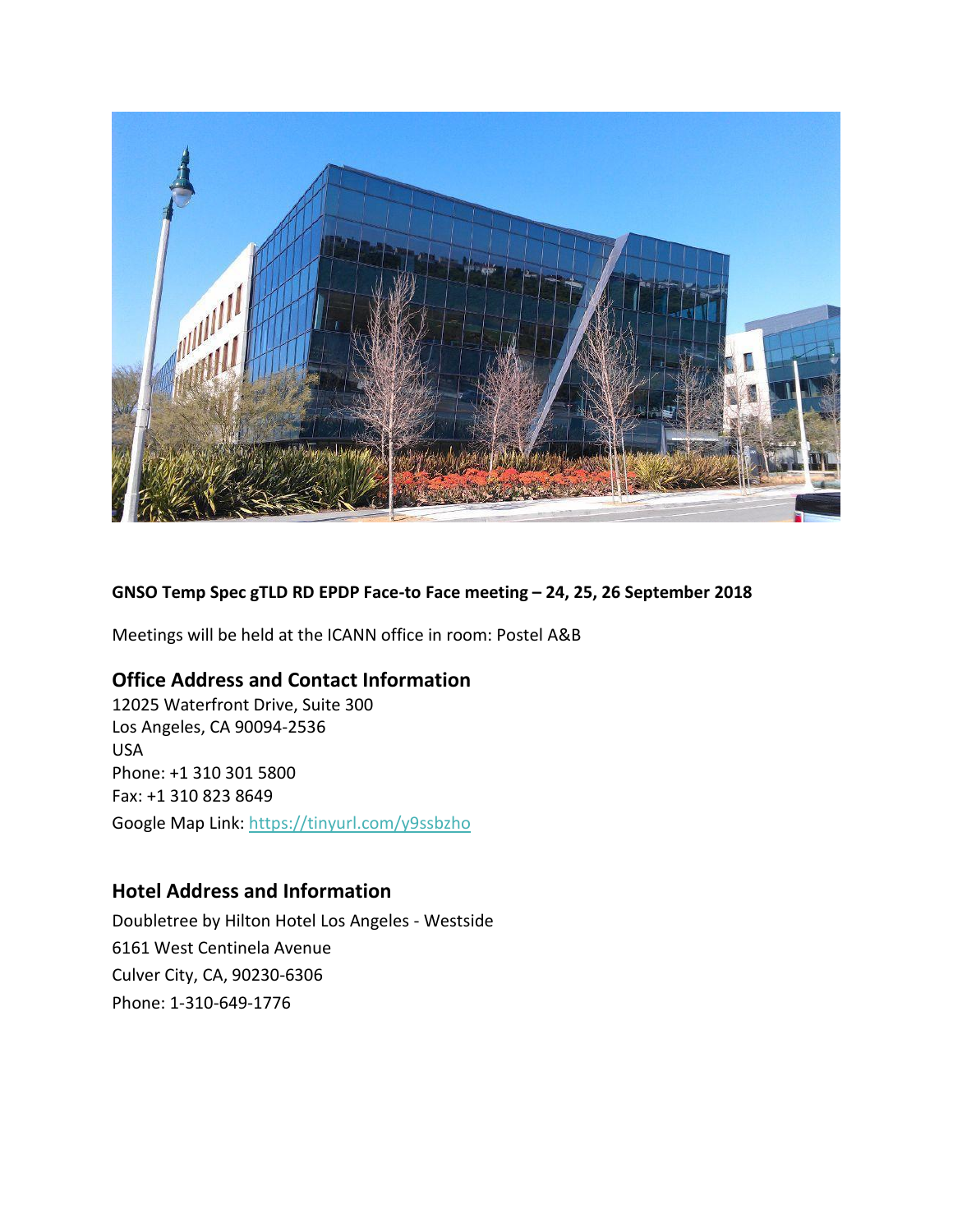Room rate is inclusive of breakfast and standard internet. Complimentary shuttle is NOT provided. Guests can either Uber or take a taxi. Taxis can be found curbside on the Lower/Arrival Level islands in front of each terminal under the yellow sign indicating Taxis.

**Check-in time**: from 3:00 pm onwards Check-out time: before 12:00 pm

#### **Overnight self-parking**: \$15

Breakfast will be served at Share Restaurant (Lobby) from 06:30 – 10:30 am

# **Shopping Malls**

**Runway Mall Playa Vista**  12746 W Jefferson Blvd, Playa Vista, CA 90094

# **Westfield Culver City Shopping Mall**

6000 Sepulveda Blvd, Culver City, CA 90230

# **Transport:**

The ICANN office in LA is within walking distance of the Doubletree. Please see directions here: **<https://tinyurl.com/y9fowebu>**

## **Social events:**

**Sunday evening:** Welcome cocktail at the DoubleTree hotel; room: The Terrace from 18:00- 20:00 local time.

**Monday evening:** EPDP Team Dinner at SOL - https://solcocina.com/locations/playa-vista/ Starting at 19:00 local time 12775 Millennium Dr #160 Playa Vista, CA 90094 We will provide transportation logistics shortly.

# **Catering:**

Breakfast is included in the room rate and will be served at the Doubletree.

There will be lunch, as well as morning and afternoon coffee breaks at the LA office.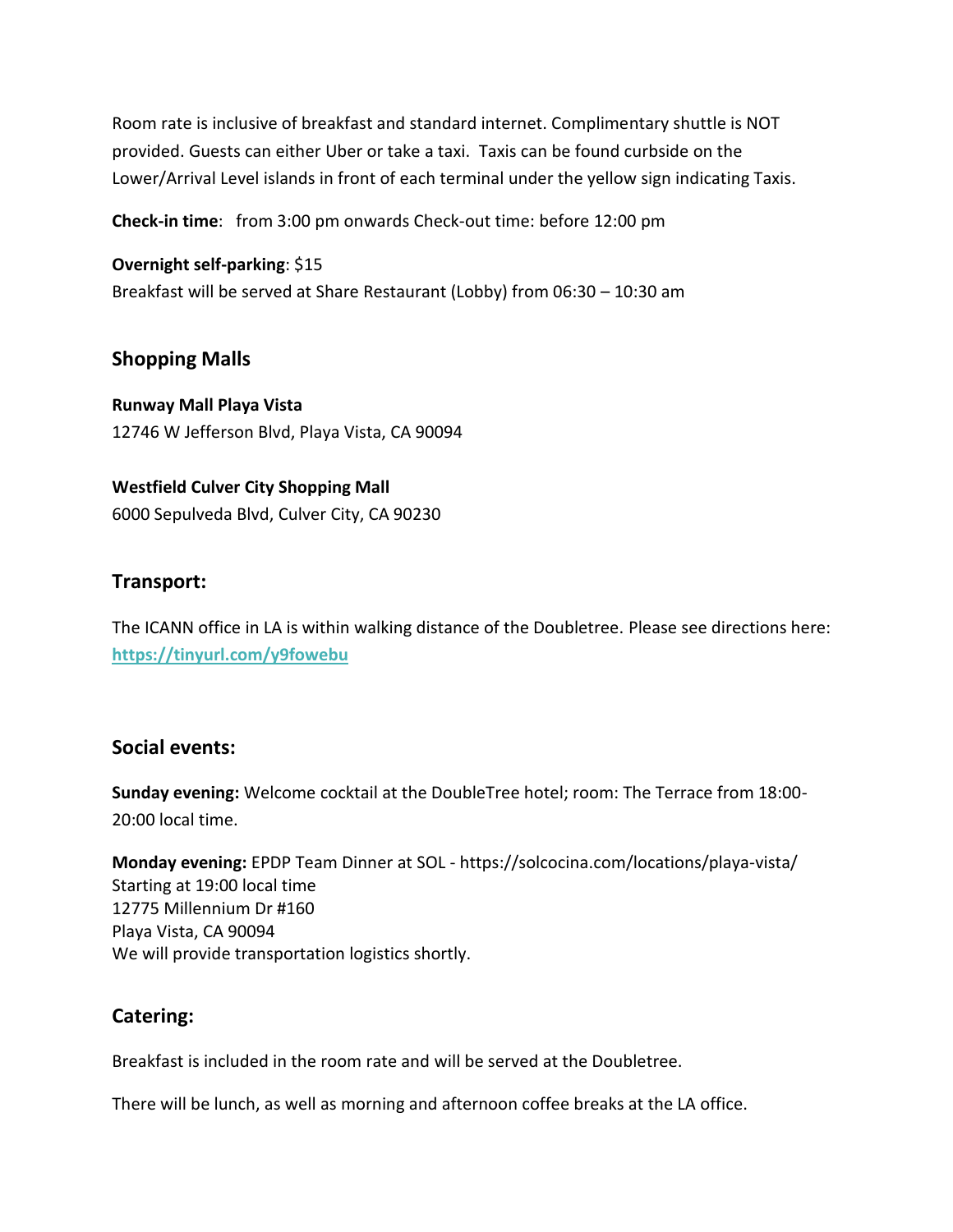If you need ideas for eating out in Los Angeles on Tuesday and Wednesday evenings, please see the list of restaurants close to the hotel established by our knowledgeable Meetings Team below:

## **Nearby Restaurants & Food Places**

## **800 Degrees Neapolitan Pizza**

12751 W. Millennium B135 Playa Vista, CA 90094, (424) 379-1001 www.800degreespizza.com

## **Big Mango Cafe**

12035 Waterfront Dr., Suite 104 Playa Vista, CA 90094, (310) 862-9400 http://www.bigmangocafe.com

## **BJ'S Restaurant & Brewhouse**

(Westfield Culver City Shopping Mall) 6000 Sepulveda Blvd. #1111 Culver City, CA 90230 (310) 574-5170 https://www.bjsrestaurants.com/locations/ca/culver-city

## **Buffalo Wild Wings**

6081 Center Dr. #105 Los Angeles, CA 90045, (310) 338-1340 <http://www.buffalowildwings.com/en/locations/Detail/0472>

## **Cabbage Patch**

12531 Beatrice St. Los Angeles, CA 90066, (310) 305-1547 http://www.cabbagepatchla.com

#### **Chick-Fil-A**

11750 Jefferson Blvd. Los Angeles, CA 90230, (310) 391-8364 <http://www.cfarestaurant.com/405atjefferson/home>

#### **California Pizza Kitchen (CPK)**

13345 Fiji Way, Marina del Rey, CA 90292, (310) 301-1563 <https://www.cpk.com/Location/Details/Marina-Del-Rey>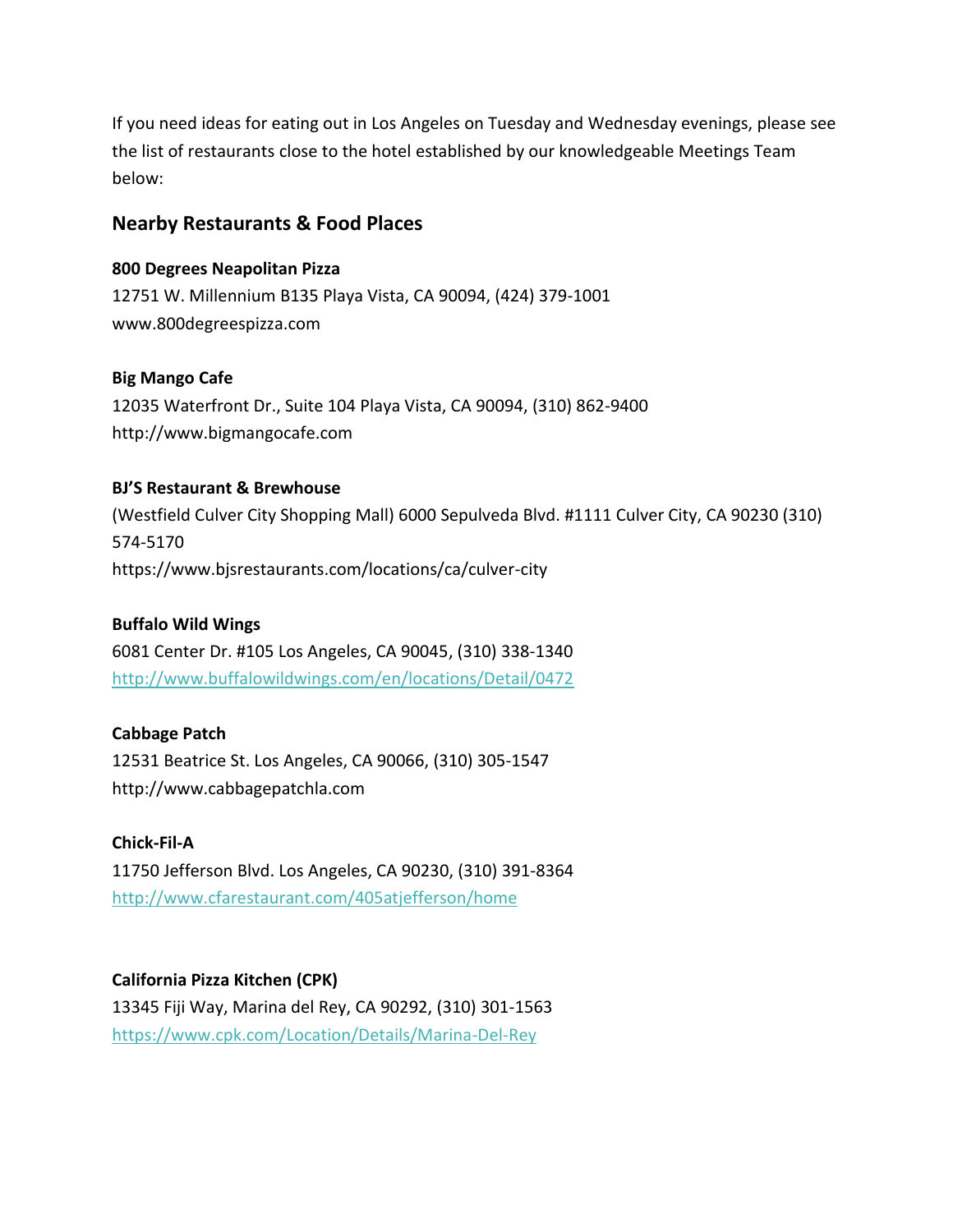#### **Dinah's Family Restaurant**

6521 S. Sepulveda Blvd. Los Angeles, CA 90045 (310) 645-0456 www.dinahsrestaurant.com

## **Don Chuy's Mexican Restaurant**

11800 Jefferson Blvd. Los Angeles, CA 90230 (310) 398-9606 www.donchuysmexicanrestaurant.com

**Five Guys** (Westfield Culver City Shopping Mall) 6000 Sepulveda Blvd. Culver City, CA 90230 (310) 391-0603 [www.fiveguys.com](http://www.fiveguys.com/)

#### **Fresh Brothers Pizza**

4722 Admiralty Way, Marina del Rey, CA 90292, (310) 823-3800 www.freshbrothers.com

## **Gaby's Express** (Middle Eastern Restaurant)

12219 Jefferson Blvd, Playa Vista, CA 90230, (310) 306-9058 www.gabysexpress.com

## **Gulp Restaurant & Brew Pub**

13020 Pacific Promenade, Suite 1, Playa Vista CA, 90094 (310) 496-3966 http://playavista.gulpbrewco.com/

# **Hal's Bar & Grill**

12751 Millennium Dr. #140 Playa Vista, CA 90094, (310) 751-6834 www.halsplayavista.com

**Hopdoddy Burger Bar**  12746 W Jefferson Blvd #1120, Playa Vista, CA 90094 (310) 410-2337 [www.hopdoddy.com](http://www.hopdoddy.com/)

# **Kabuki Japanese Restaurant**

6081 Center Dr., #203, Los Angeles, CA 90045, (310) 641-5524 <http://kabukirestaurants.com/locations/howard-hughes-center/>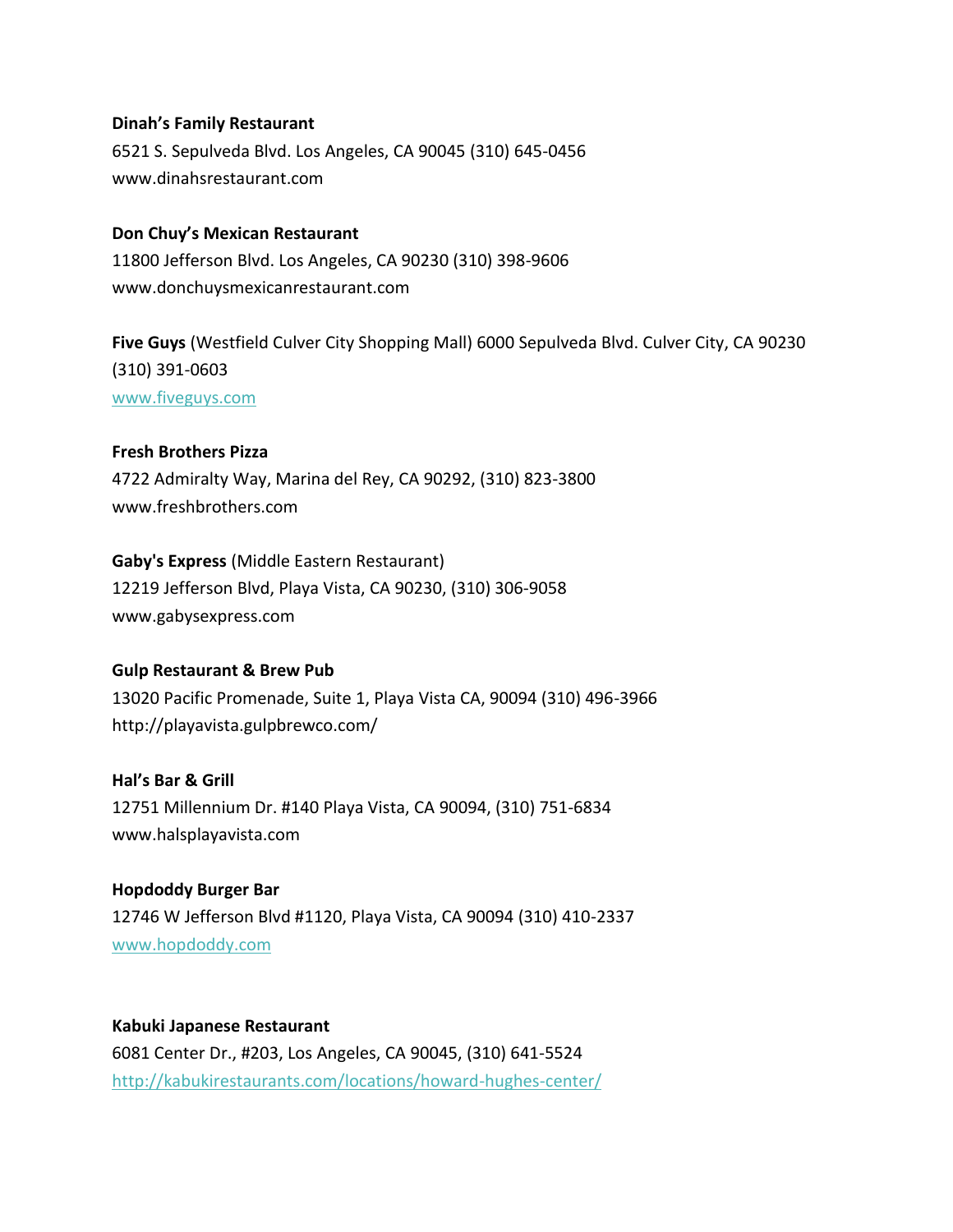# **LA Vegan**  4507 S Centinela Ave, Los Angeles, CA 90066 (310) 574-9888 http://laveganthaiusa.com

#### **Mendocino Farms**

4724 Admiralty Way, Marina Del Rey, CA 90292 (310) 822-2300 www.mendocinofarms.com

**Olive Garden** (Westfield Culver City, Shopping Mall) 6000 Sepulveda Blvd. #1220 Culver City, CA 90230 (310) 313-9185 www.olivegarden.com

# **Panera Bread**  4720 Lincoln Boulevard, Marina Del Rey, CA 90292, (310) 823-3860 [www.panerabread.com](http://www.panerabread.com/)

**Panda Express** (Westfield Culver City Shopping Mall) 6000 Sepulveda Blvd, Culver City, CA 90230, (310) 390-8986 www.pandaexpress.com

# **Panini Café**  12751 Millennium Dr. #110 Los Angeles, CA 90094, (424) 443-5042 www.mypaninicafe.com

**Pinkberry Playa Vista**  6020 S. Seabluff Dr. #4 Playa Vista, CA 90094, (310) 862-2570 www.pinkberry.com

**ROC Playa Vista** (Taiwanese Restaurant) 12 775 Millennium Dr. #110 Los Angeles, CA 90 094, (424) 835–4777 [www.doordash.com/store/roc-kitchen-los-angeles-68940/?utm\\_campaign=gpa](http://www.doordash.com/store/roc-kitchen-los-angeles-68940/?utm_campaign=gpa)

**Sizzler**  5801 Sepulveda Blvd. Culver City, CA 90230 (310) 398-6111 www.sizzler.com